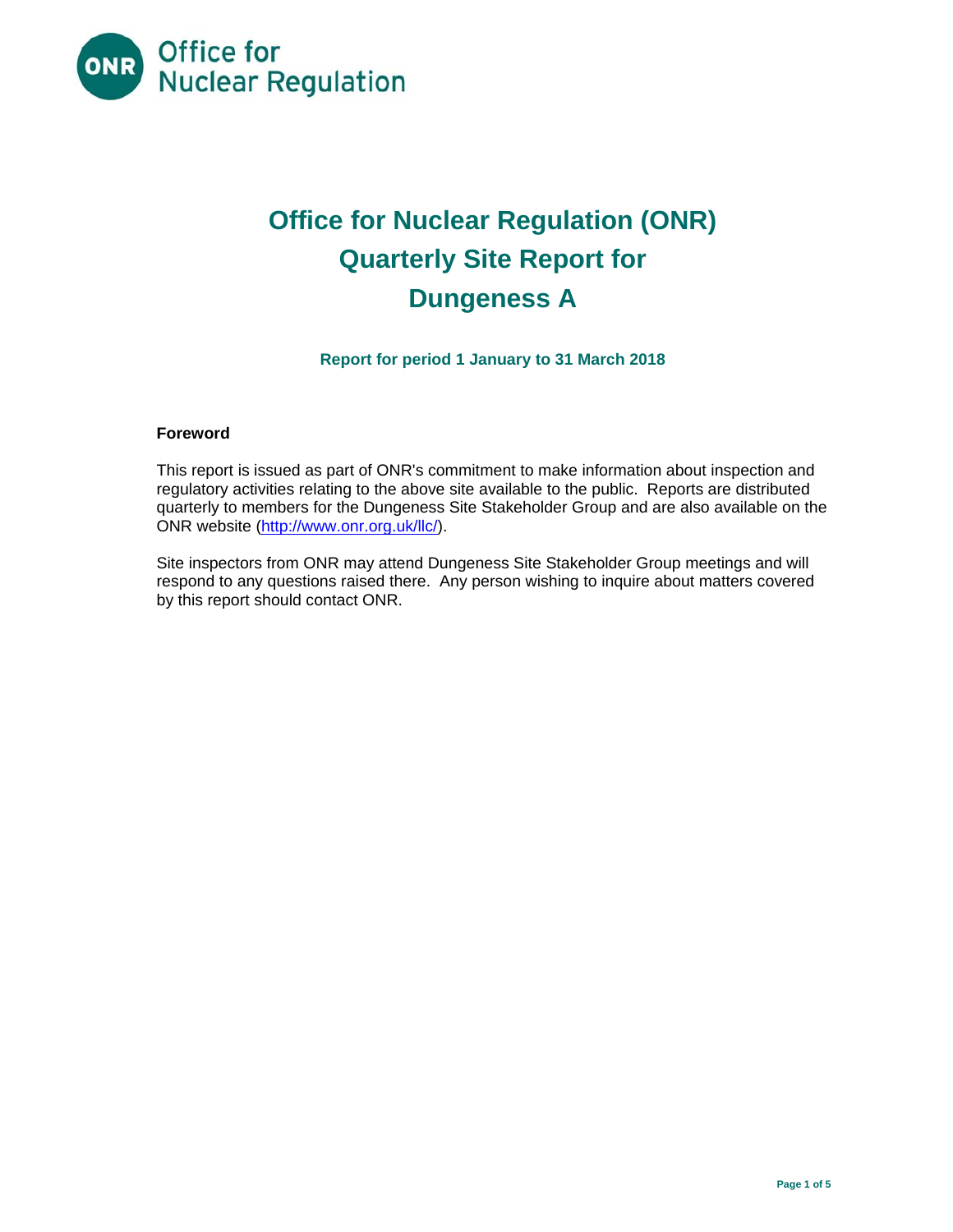# **TABLE OF CONTENTS**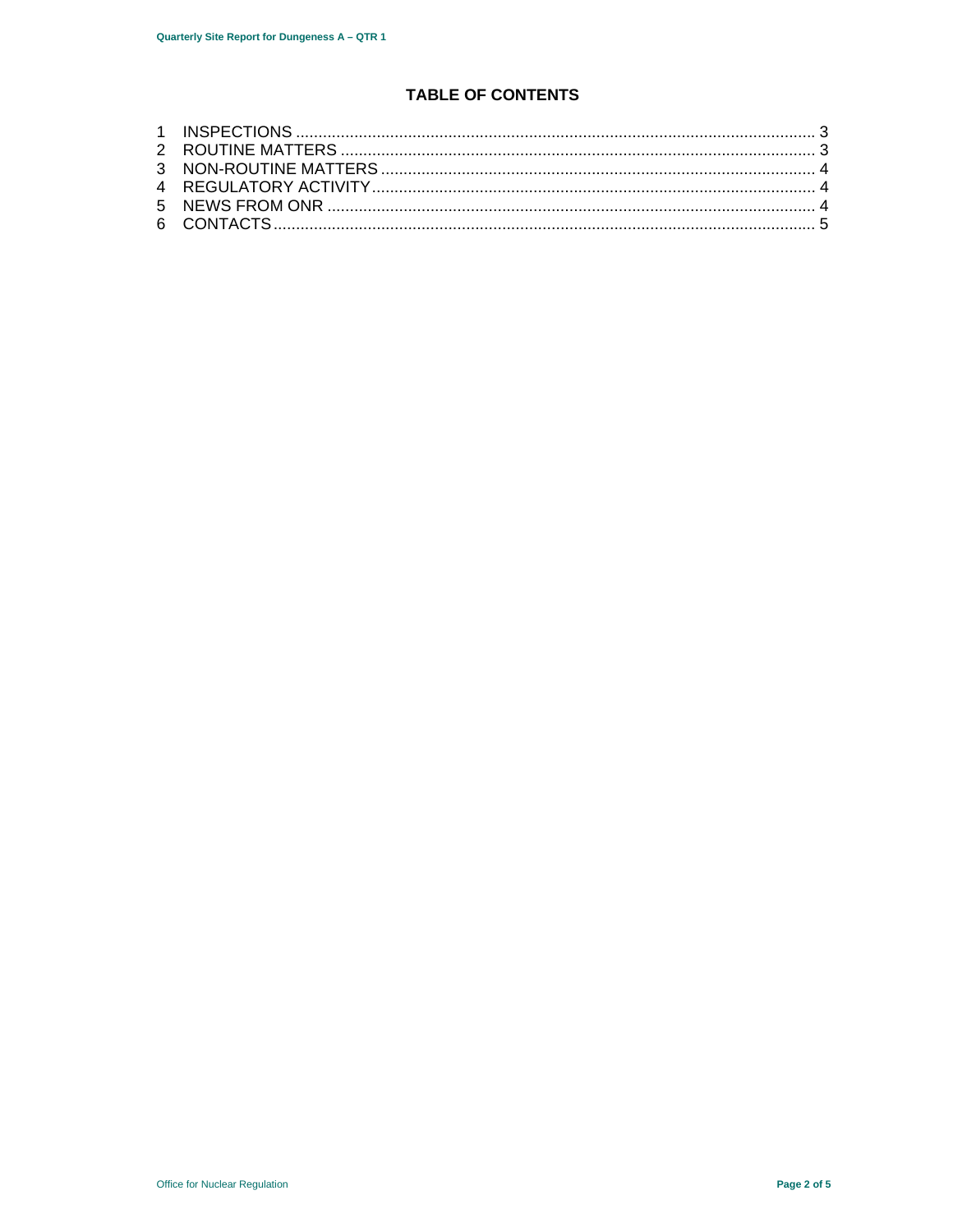#### **1 INSPECTIONS**

#### **1.1 Dates of inspection**

The ONR site inspector made planned inspections on the following dates during the quarter:

6 to 8 February 2018

#### **1.2 ONR held meetings with Dungeness on the following dates during the quarter:**

None

## **2 ROUTINE MATTERS**

#### **2.1 Inspections**

Inspections are undertaken as part of the process for monitoring compliance with:

- the conditions attached by ONR to the nuclear site licence granted under the Nuclear Installations Act 1965 (NIA65) (as amended);
- the Energy Act 2013;
- the Health and Safety at Work Act 1974 (HSWA74);
- regulations made under HSWA74, for example the Ionising Radiations Regulations 1999 (IRR99) and the Management of Health and Safety at Work Regulations 1999 (MHSWR99);
- The Nuclear Industry Security Regulations (NISR) 2003.

The inspections entail monitoring licensee's actions on the site in relation to incidents, operations, maintenance, projects, modifications, safety case changes and any other matters that may affect safety. The licensee is required to make and implement adequate arrangements under conditions attached to the licence in order to ensure legal compliance. Inspections seek to judge both the adequacy of these arrangements and their implementation.

The inspection in February was a joint inspection with the Environment Agency into the asset care programme. The main findings of the inspection were that the asset care arrangements do not always recognise the value of preventative maintenance and that Magnox Ltd (ML) could have recognised the specific situation at Dungeness A earlier. Asset degradation is now recognised in some areas as being beyond quick and simple repair and refurbishment. ML has committed to the removal of the annex structures and has completed a further study into the conditions of other related structures to produce a strategy for dealing with them.

The overall site decommissioning strategy is due to change as the site absorbs and responds to the findings of the asset condition survey. ONR will continue to monitor the strategy as it develops.

As part of the inspection an adequate demonstration was given of the out-of-hours emergency response arrangements proposed in support of the transition to office hours working.

## **2.2 Other work**

The ponds project is undertaking deplanting and draining operations in the ponds. The Advanced Vacuum Drying System plant has commenced active commissioning. No safety issues were identified and ONR was satisfied that on the basis of its inspection there was adequate compliance with the licence conditions inspected.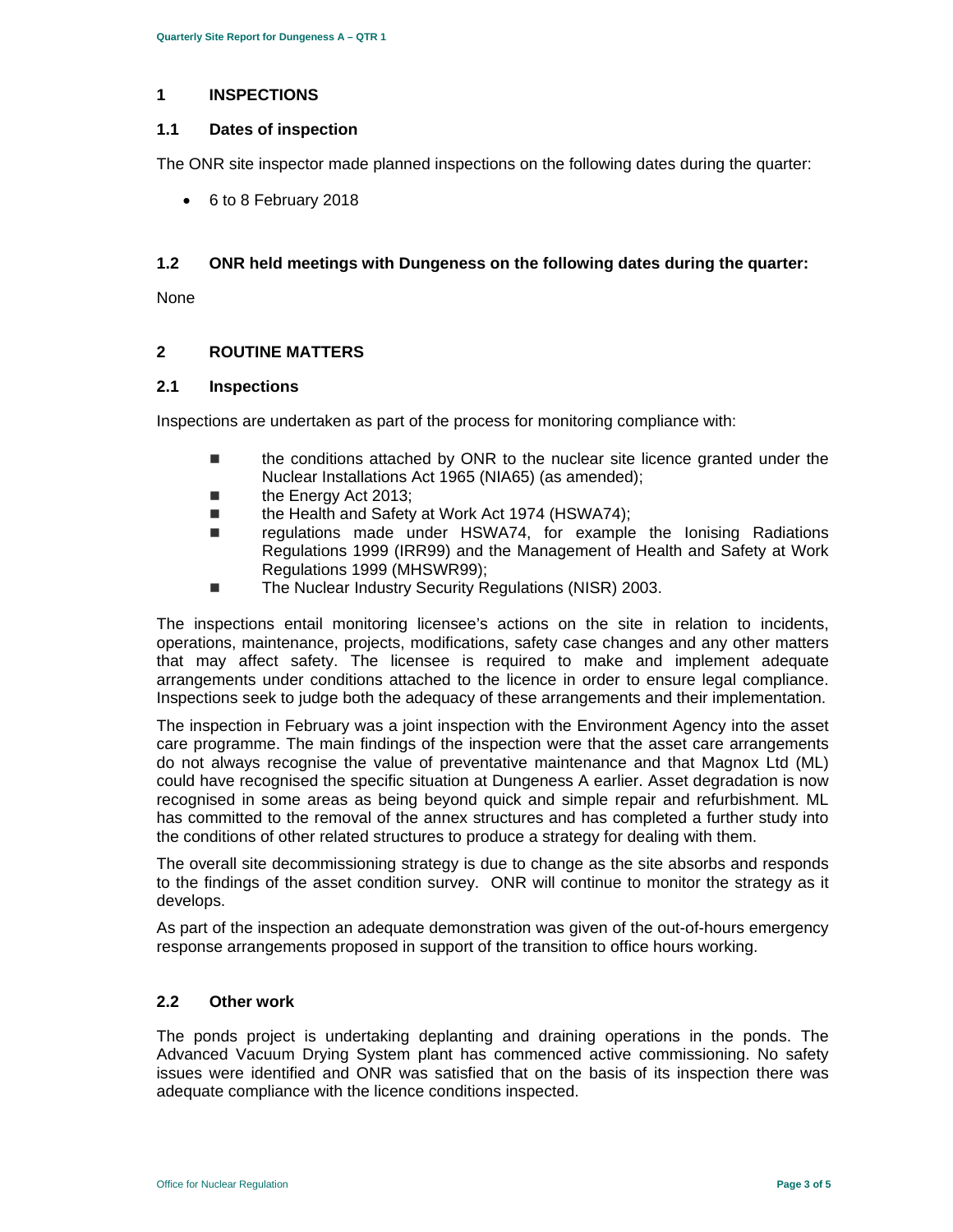#### **3 NON-ROUTINE MATTERS**

Licensees are required to have arrangements to respond to non-routine matters and events and report significant events to ONR. ONR inspectors judge the adequacy of the licensee's response, including actions taken to implement any necessary improvements.

Information on some recent incidents on site with both the ADVS plant and with discharge air activity monitors were reviewed during the February inspection. These were reviewed to ensure that these incidents had been dealt with in accordance with LC7 arrangements. Based on the discussions, ONR was satisfied that the incidents in question had been investigated properly and ONR had been made aware of them. None resulted in a challenge to nuclear safety, nor did they cause any injury to persons. In light of this, ONR judged compliance to be adequate.

## **4 REGULATORY ACTIVITY**

ONR may issue formal documents to ensure compliance with regulatory requirements. Under nuclear site licence conditions, ONR issues regulatory documents, which either permit an activity or require some form of action to be taken; these are usually collectively termed 'Licence Instruments' but can take other forms. In addition, inspectors may issue Enforcement Notices to secure improvements to safety.

During this quarter ONR issued an Approval to permission the adoption of revised emergency arrangements in support of the move to office-hours working, following a successful demonstration of the new arrangements during the inspection in February.

Reports detailing ONR's regulatory decisions can be found on the ONR website at http://www.onr.org.uk/pars/.

#### **5 NEWS FROM ONR**

For the latest news and updates from ONR, you can visit our website and sign up for our ebulletin: http://www.onr.org.uk/index.htm.

In January 2018, ONR received the results of its first external stakeholder survey which was undertaken by YouGov on behalf of ONR. A broad range of stakeholders were invited to participate in an online survey, with 351 responses received. In addition to the online survey, a number of in depth interviews were also completed with stakeholders. While overall the results demonstrate ONR is seen as a high performing organisation with good levels of stakeholder confidence, there are areas where improvements can be made and we will be working with our divisions on those in the coming months. Further details about the survey results can be found in our March 2018 newsletter, which is available on ONR's website.

In February 2018, ONR held its first webinar following the publication of the 'Guide to enabling regulation in practice.' Chief Nuclear Inspector, Mark Foy and Deputy Chief Inspector, Mike Finnerty, were on hand to answer questions about the guide, which has been designed to illustrate working examples of enabling regulation in practice. This is a new channel of communication for ONR and we'll be holding further webinars on different topics over the coming months. If you would like to join future webinars, please get in touch with the ONR Communications team via contact@onr.gov.uk.